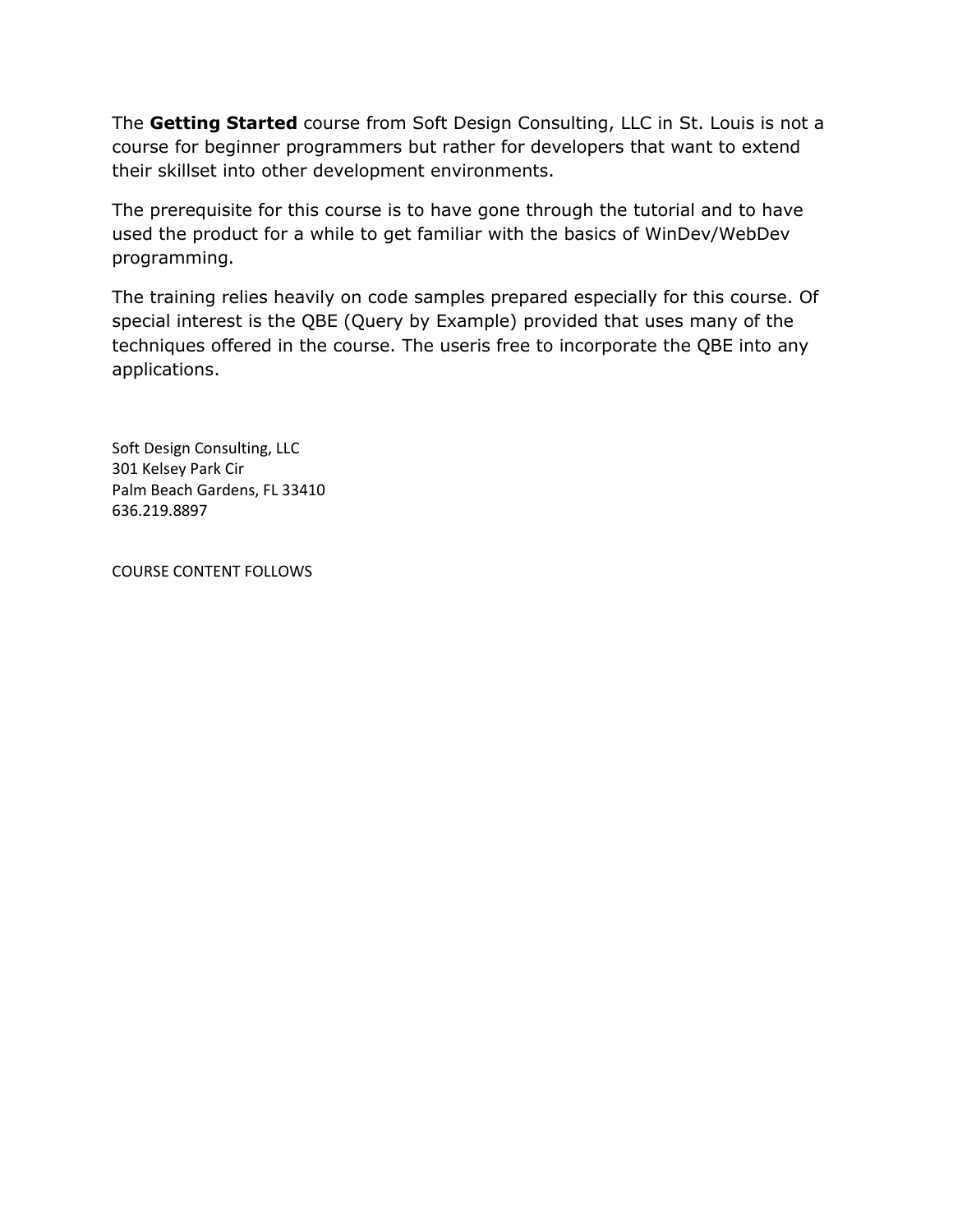## **WINDEV AND WEBDEV GETTING STARTED**



| <b>LENGTH:</b>       | 3 days (longer if needed by arrangement)                                                                                                                                                                                                           |
|----------------------|----------------------------------------------------------------------------------------------------------------------------------------------------------------------------------------------------------------------------------------------------|
| <b>PURPOSE:</b>      | Discovering WinDev or WebDev by using Utilities,<br>Analysis, Importing Existing Tables, Window or Page<br>Editor, Code Editor, Query Editor, Report Editor,<br>WLanguage, Functions, Procedures, and Data Access.                                 |
| <b>REQUIREMENTS:</b> | Previous experience with a programming language. Each<br>person is to have an installed copy of the product and<br>having gone through the Tutorial. A projector or large<br>screen to demonstrate the course content, and internet<br>connection. |
| <b>VERSION:</b>      | Current                                                                                                                                                                                                                                            |

## **Course contents:**

- 1. Product Overview
	- a. Environment Overview
	- b. Utilities; WD TOOLS, WD MAP
- 2. Project Description
	- a. 10 Tabs
- 3. Analysis
	- a. Creating Tables
	- b. Field Types
	- c. Meta Types
	- d. Keys
	- e. Multi Field Keys
	- f. Links
- 1. Deletion Rule
- 2. Modification Rule
- 4. Controls
	- a. Window Controls
	- b. Super Controls
	- c. Dictionary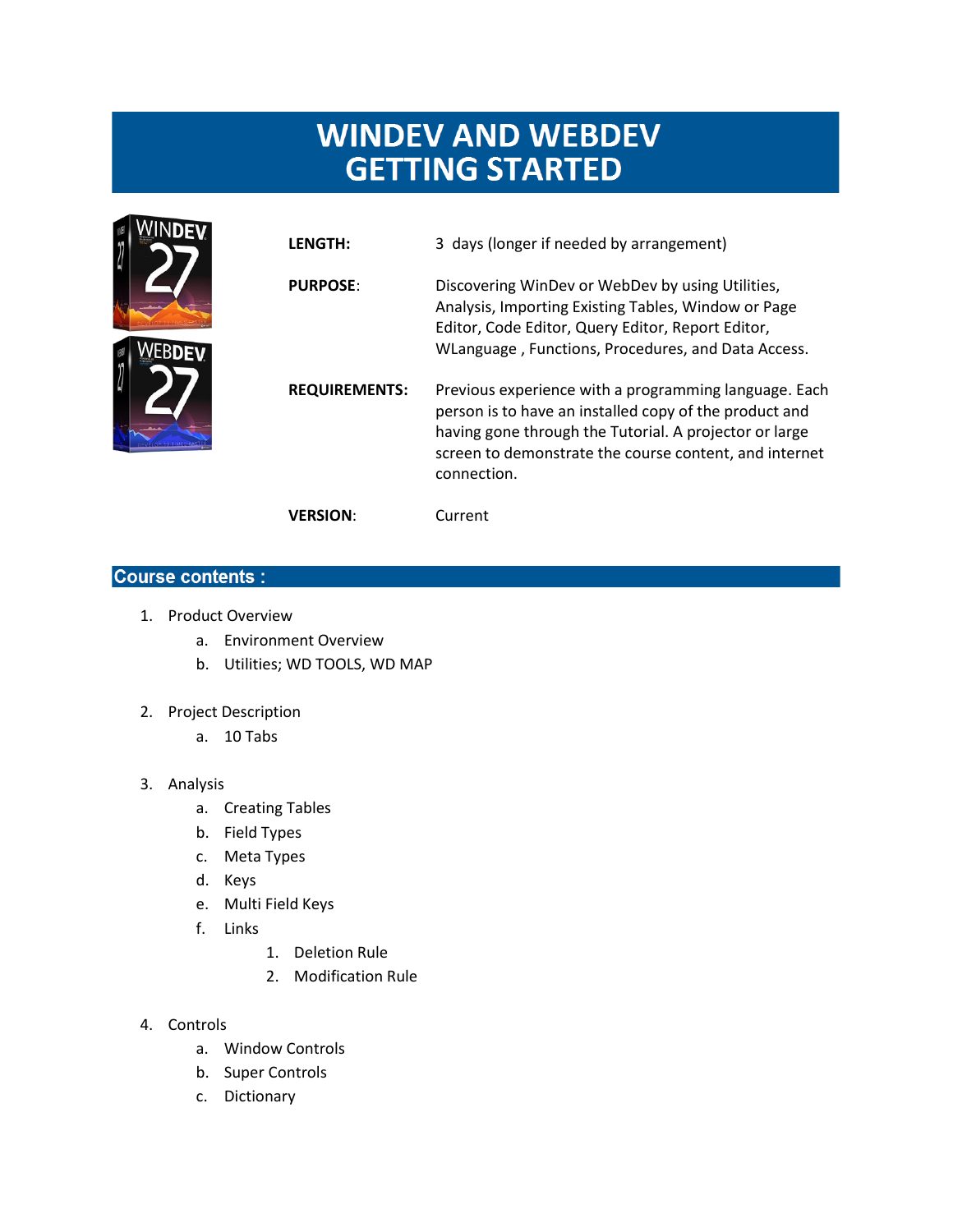- 5. Queries
	- a. Single File
	- b. Multi File
	- c. Select with and without Parameters
	- d. Update with Parameters
	- e. Delete with Parameters
- 6. Data Access; Table or Browse
	- a. 8 Tabs
	- b. Based on Table in Analysis
	- c. Creating a table on the fly from SQL results
	- d. Filtering of Data
		- 1. Queries
		- 2. hFilter
		- 3. hExecuteSQLQuery SQL with and without correction
		- 4. hExecuteSQLQuery MSSQL Stored Procedure without correction
		- 5. Views (MSSQL)
	- e. Deleting a Record
		- 1. hDelete
		- 2. Query with Parameters
		- 3. Stored Procedure (MSSQL)
	- f. Programmed Triggers
- 7. Maintenance Form
	- a. Passing Parameters
	- b. Local Variables (ByVal)
	- c. Scope of Variables
	- d. Optional Parameters
	- e. PageToFile, FileToPage WebDev
	- f. ScreenToFile, FileToScreen WinDev
	- g. Retrieve record with hReadSeekFirst
	- h. Save Data with hAdd, hModify, Parameter Queries, Stored Procedures
- 8. Reports
	- a. Based on Table
	- b. Based on Query
	- c. Sending Parameters to Report/Query (InitReportQuery)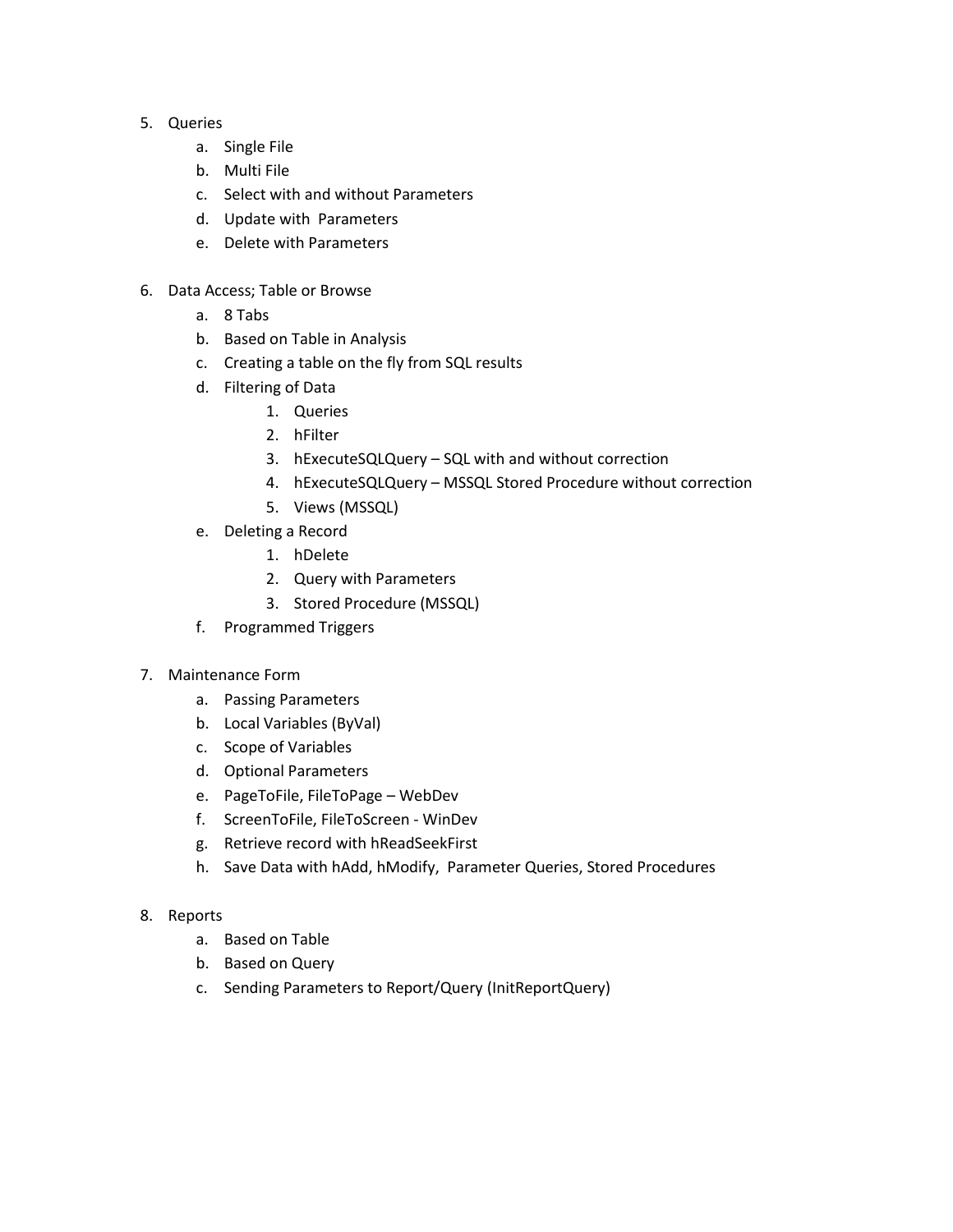- 9. QBE (Query by Example)
	- a. Floating Window
	- b. Super Control
		- 1. Practical use Indirection
		- 2. Get Window Column Names
		- 3. Get File Link to Field Names
		- 4. Use hFilter or hExecuteSQL
- 10. Misc
	- a. Date Time Properties
	- b. Project Menu
	- c. Source Code Manager
	- d. Timers
	- e. Automatic Procedures
- 11. Using HyperFile, SQL, AS400. OleDB and Native Access
	- a. Using the Analysis to support different connections
	- b. Changing Connections
		- 1. Defined in the Analysis
		- 2. Read from an ini file with encrypted password
- 12. Google
	- a. Maps and more
- 13. Hands on Example
	- a. Create small sample application of interest
	- b. Presentation of sample applications
- 14. Wrap Up
	- a. Questions on Specific windows, pages, or code examples
	- b. Q & A
	- c. Etc.

We also offer after transition support which may help in moving from training to actual application development. Normal hourly rates apply.